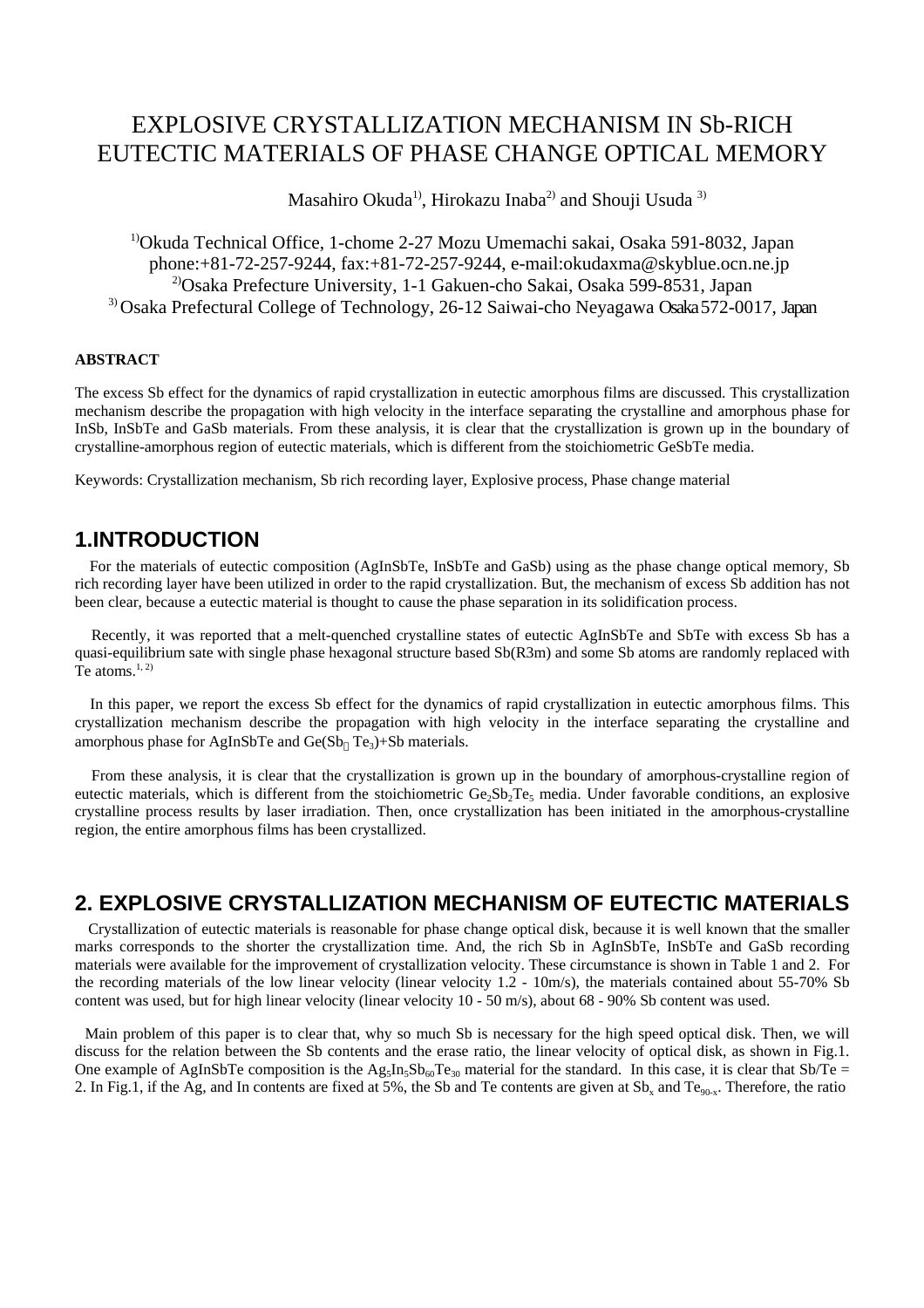of Sb and Te (Sb/Te) =2.8, 3.1, 4.6 and 5.4, respectively, in the disk materials of Fig.1. These high Sb/Te ratio of the high line velocity mean that the main material is Sb, and Ag, In and Te are the subsidiary materials.

 Therefore, the crystallization mechanism of Sb element has been investigated mainly. It is well known that the Sb element and the some Sb compounds (GaSb, GaInSb) show the explosive cryatallization<sup>4,5)</sup>. This explosive generation of crystallites caused by the highly exothermic transition and electron-hole contributed bond weakening .

 The theoretical descriptions have been developed for the phase-boundary dynamics during crystallization of amorphous films by the pulsed laser beam. Depending on the background temperature, numerical solutions yield the runaway motion of the amorphous-crystalline (a-c) boundary. The minimum background temperature is necessary to obtain from the pulsed laser energy. Table 3 shows the thermal constants of Sb film for the latent heat, specific heat and crystallization temperature.

Then, we study a nonlinear heat conduction equation as shown in eq.(1)<sup>6,7)</sup>.

$$
\frac{\partial T(r,t)}{\partial t} = D \left[ \frac{\partial^2 T(r,t)}{\partial r^2} + \frac{1}{r} \frac{\partial T(r,t)}{\partial r} \right] + \frac{J(r)}{cd} - \Gamma \left[ T(r,t) - T_0 \right] + qV(r,t) \delta (r - (r_0 - V(r,t)))
$$
 (1)

where,  $T(r,t)$  is the temperature at r and t, D is the thermal diffusivity,  $V(r,t)$  is the interface velocity or the growth rate, L is the latent heat of crystallization, c is the specific heat per unit volume,

d is the thickness of the sample layer, is the rate constant connected with heat loss to the substrate, J(r) is the power density provided by laser, and is the delta function. And, q=L/c,  $\Gamma[T(r,t)-T_0]$  is the heat loss to the substrate at temperature  $T_0$ .

 Also, analyzed structure in thermal conduction is shown in Fig.2. We assume that the amorphous-crystalline (a-c) interface velocity (growth rate) is an explicit function only the a-c boundary temperature Tx and  $V(r,t)=A(T(r,t)-Tx)^2$ . In  $eq(1)$ , the first term on the right hand side gives the heat conduction through the layer; the second term results from the transformation to the moving frame; the third one crudely describes the heat loss to the substrate at temperature  $T_0$ . The fourth contribution is the thermal source term due to the latent heat at the a-c boundary.

### **3.RESULTS AND DISCUSSION**

The relation between temperature distribution  $T(K)$  and radiation time t(ns) of laser is shown in Fig.3 at the condition of  $A=10^{-4}$ , Tx = 400K, J=4.0×10<sup>-9</sup>J and q = L/c = 800K. As shown in Fig.3, it can be seen that during the forward motion of ac boundary, a temperature pulse develops and propagates away from the edge( $r=r_0$ ) to the center( $r=0$ ) depending on the temperature profile due to the laser. These temperature distributions as shown in Fig.3 are investigated at the relation with the normalized latent heat  $q=L/c$ , the laser intensity J and the a-c boundary temperature Tx. Figure 4 shows the time dependence on the radius r and a-c interface velocity v. It is interesting that the interface velocity v increases from 5 m/s to 25 m/s at the inner part of the amorphous region.

Here, we discuss on the reason obtaining high normalized latent heat q. The effect of thermal history of an Sb melt abrupt transition from equilibrium crystallization to nonequilibrium-explosive crystallization was reported in Ref.8 . This paper showed a discontinuous dependence of the melt above the melting point , as shown in Fig.5.

Then, we studied the relation with the crystallization velocity v and  $q$  (=L/c: normalized latent heat). From the simulation of eq.(1), it is clear that the crystallization velocity v increases as q increases as shown in Fig.6.

Also, the relation between the crystallization velocity v and the crystallization time t with the parameters Tx are investigated, as shown in Fig.7. From these results, it is suggested that the lower a-c boundary temperature Tx corresponds to the higher crystallization velocity v.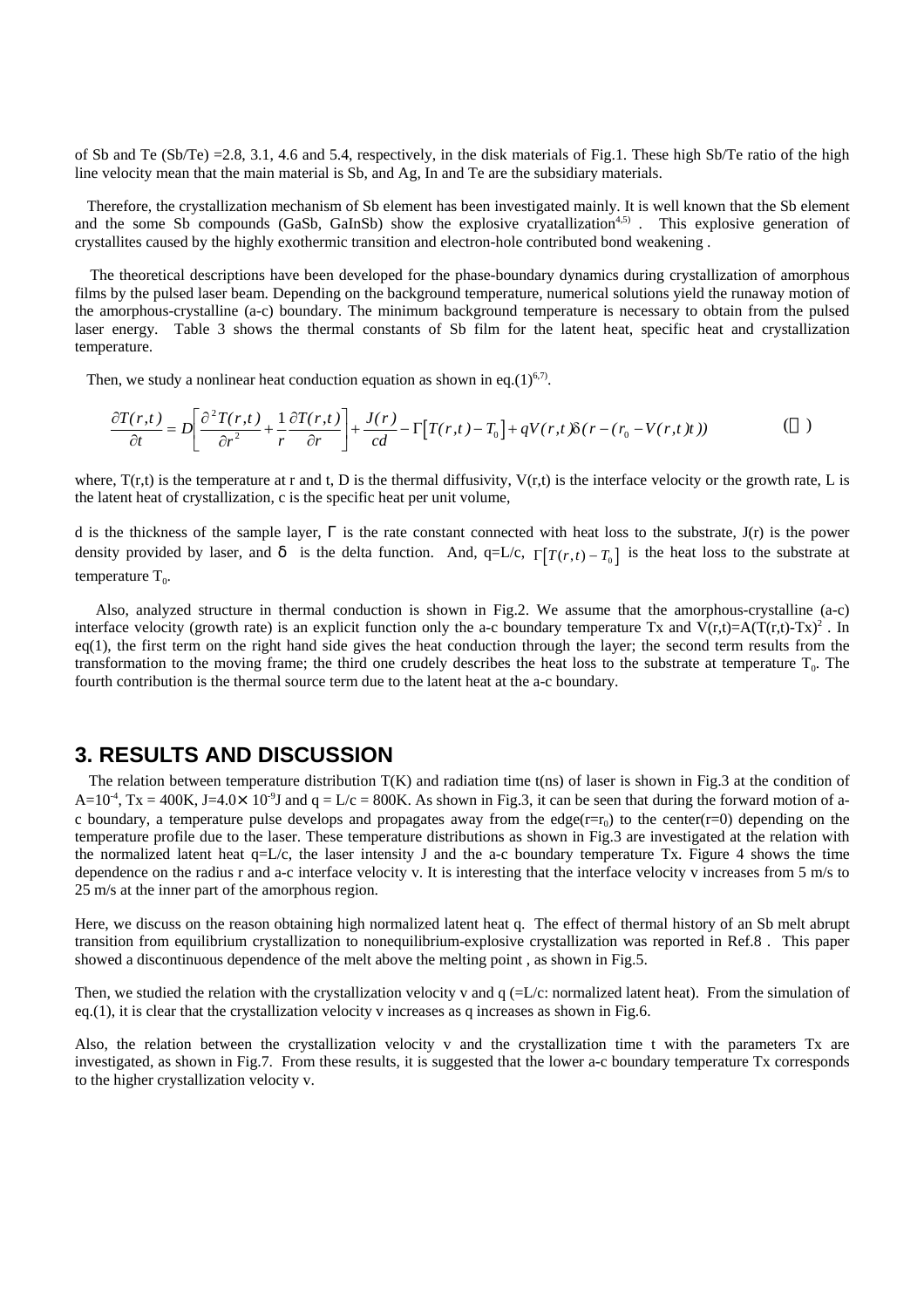Therefore, it is concluded that for Sb-rich eutectic materials, the ultra-rapid cooling structure is necessary to obtain the high line speed optical disk (30 100m/s).

# **4.CONCLUSION**

 Sb effect of crystallization has been investigated for the eutectic materials of phase change optical memory. In the eutectic materials (AgInSbTe,  $Ge(Sb_2Te_3)+Sb$ ), it is necessary to analyze the relation between the propagation velocity of a-c interface and the latent heat liberated at the interface by Sb effect. In this paper, we can obtained that once crystallization has been initiated at the amorphous-crystalline region, the entire amorphous film has been crystallized and the interface velocity v increases from 5 m/s to 25 m/s at the inner part of the amorphous mark. From discussion on the effect of thermal history of Sb material, it is concluded that the materials having more large latent heat q and the disk with ultra-rapid cooling structure are necessary to obtain the high line speed optical disk.

From the discussion on the effect of thermal history of Sb materials, it is concluded that the materials having more larger latent heat q , more lower a-c boundary temperature Tx, and the disk with the ultra-rapid cooling structure are necessary to obtain the high line speed optical disk.

#### **REFERENCES**

- 1. T.Matsunaga, Y.Umetani and N.Yamada, Structural study of a  $Ag_{3,4}In_{3,7}Sb_{76,4}Te_{16,5}quadruple compound utilized for$ phase-change optical disks, Phys. Rev. **B-64**, pp.184116-184122, 2001.
- 2. M.Horie, T.Ohno, K.Kiyono and M.Kubo, Material characterization of growth-dominant Ge(Sb70Te30)+Sb for phasechange optical recording media, Proc.PCOS'2001, pp.20-25.
- 3. T.Kikukawa, Recent research and development of Ag-In-Sb-Te alloy for phase-change disc material, Proc.PCOS'2001, pp.26-29.
- 4. O.Bostanjoglo and G.Schlotzhauer, Impulse stimulated crystallization of Sb films investigated by time resolved TEM, Phys.Stat.Sol.**(a) 68**, pp.555-560, 1981.
- 5. C.E.Wickersham, G.Bajor and J.E.Greene, Impulse stimulated "explosive" crystallization of sputter deposited amorphous (In,Ga)Sb films, Solid State Commun., **27**, pp.17-20, 1978.
- 6. W.v.Saarloos and J.D.Weeks, Surface undulations in explosive crystallization: a thermal instability, Phys.Rev.Lett., **51**, 1046-1049, 1983.
- 7. D.A.Kurtze, W.v.Saarloos and J.D.Weeks, Front propagation in self-sustained and laser-driven explosive crystal growth: stability analysis and morphological aspects, Phys.Rev. **B-30**, pp.1398-1415, 1984.
- 8. V.D.Aleksandrow, Effect of the thermal history of an Sb melt on the abrupt transition from equilibrium crystallization to nonequilibrium-explosive crystallization, Inorganic Materials, **28**, pp.544-548, 1992.

| Component | <b>Eutectic Composition</b> | Sb quantity $(\%)$ |
|-----------|-----------------------------|--------------------|
| GaSb      | $Ga_{11.6}Sb_{88.4}$        | 88.4               |
| GeSb      | $Ge_{17}Sb_{83}$            | 83.                |
| GeInSbTe  | $Ge_2In_7Sb_{80}Te_{11}$    | 80                 |
| InSbTe    | $In_9Sb_{77.6}Te_{13.4}$    | 77.6               |
| InSb      | $In_{31.7}Sb_{68.3}$        | 68.3               |

Table 1. Composition for the eutectic materials of phase change memory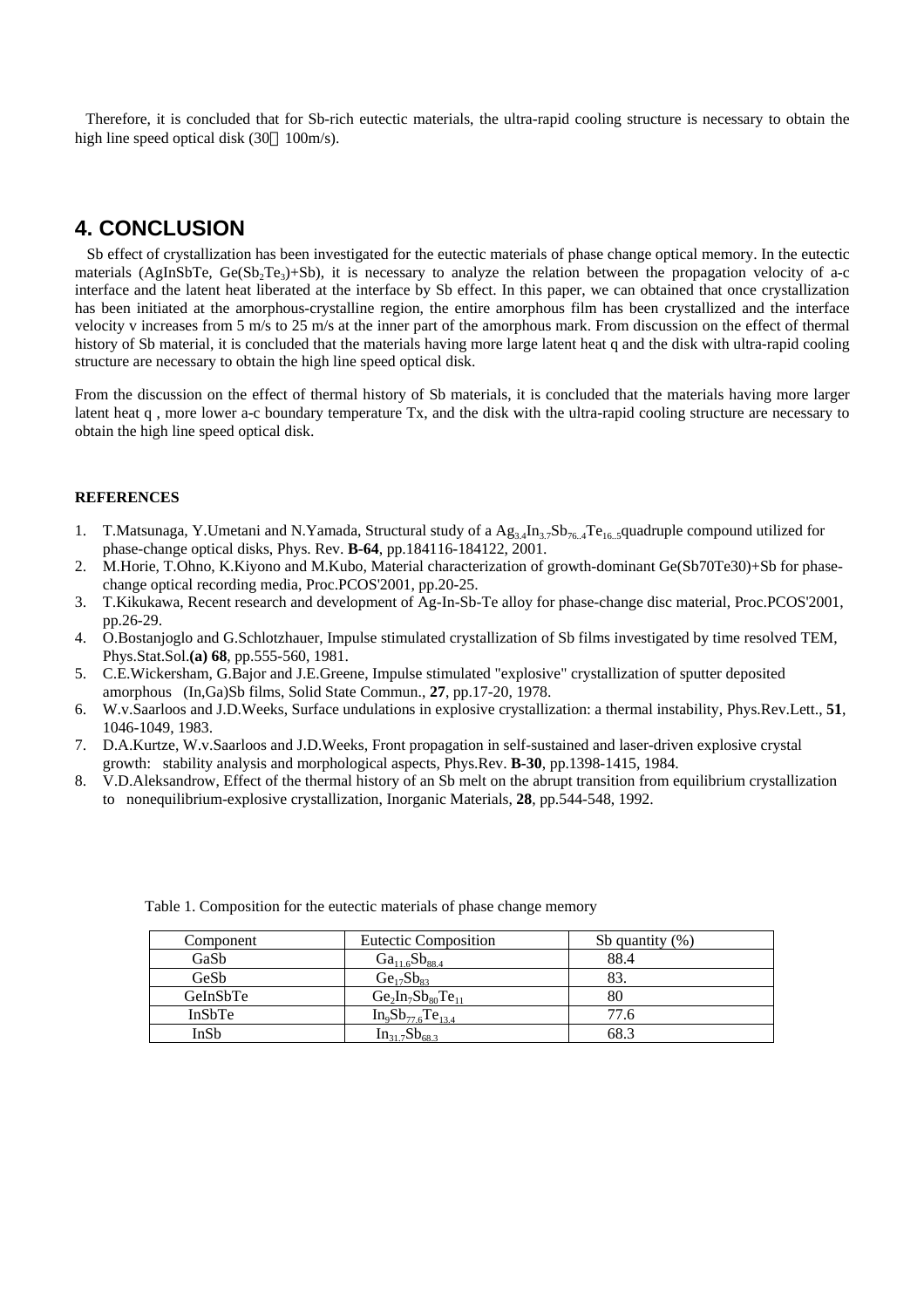Table 2. Recording speed of eutectic materials

| Component     | <b>Eutectic Composition</b> | Recording Spped (m/s) |  |
|---------------|-----------------------------|-----------------------|--|
| AgInSbTe      | $Ag_5In_5Sb_{60}Te_{30}$    |                       |  |
| GeInSbTe      | $Ge_2In_7Sb_{80}Te_{11}$    |                       |  |
| <b>InSbTe</b> | $In_9Sb_{77.6}Te_{13.4}$    |                       |  |
| Sb            |                             |                       |  |

Table 3. Experimental values for various parameters in explosive crystallization

| T1<br>Element | $\text{(cal/g)}$ | (cal/gK) | $\rm/c(K)$ | Tx(K) |
|---------------|------------------|----------|------------|-------|
| Sb            | ኅሰ<br>∠∪         | 0.06     | つつつ<br>333 | 600   |
| Ĵе            | 40               | 0.09     | 444        | 900   |



Figure 1. Erasability dependence on linear velocity with different Sb concentration AgInSbTe.



Figure 2. Crystallization model by laser illumination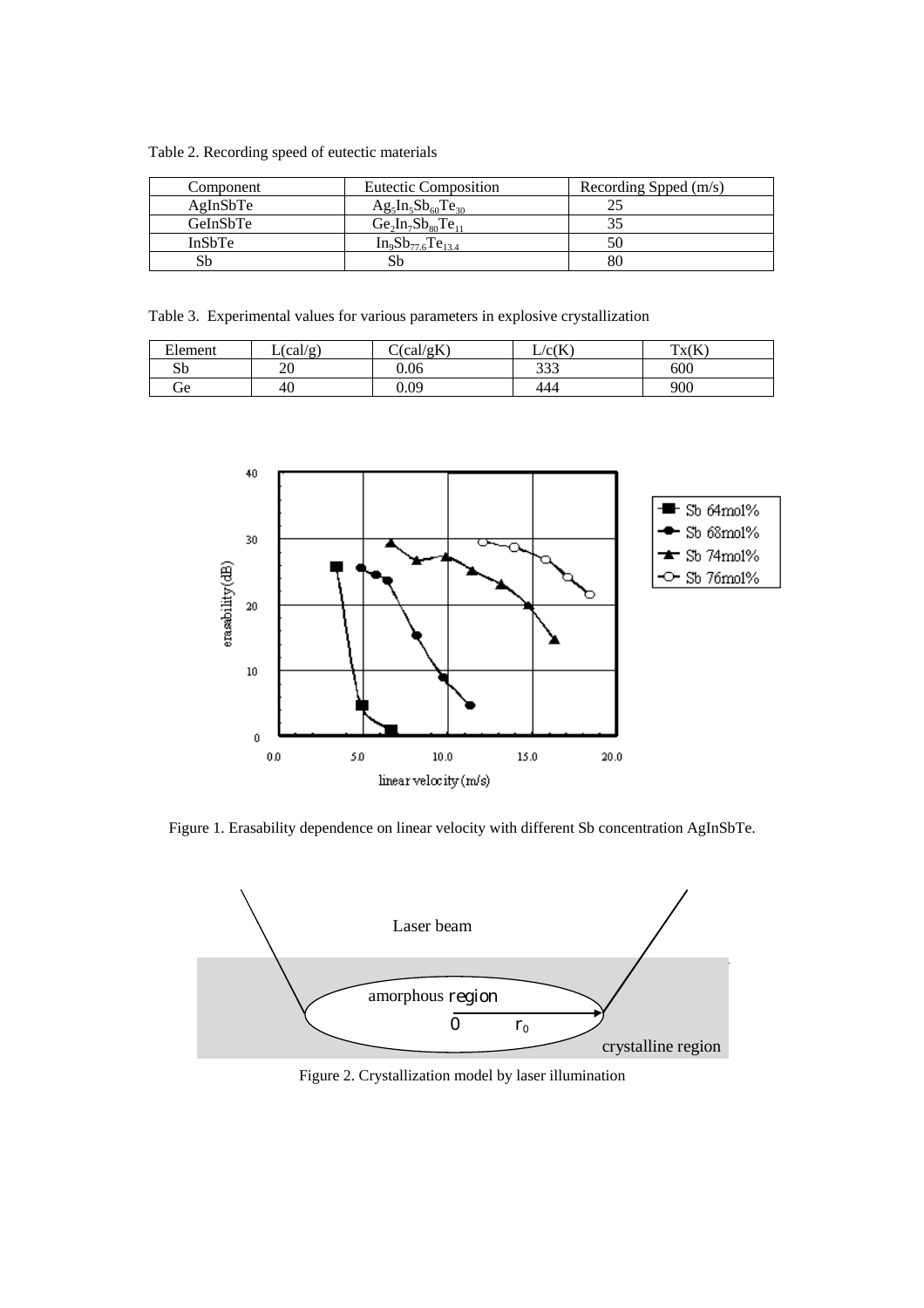

Figure 3. Temperature distribution in crystalline region



Figure 4. Relation between the radius of amorphous region, the crystallization velocity and the crystallization time.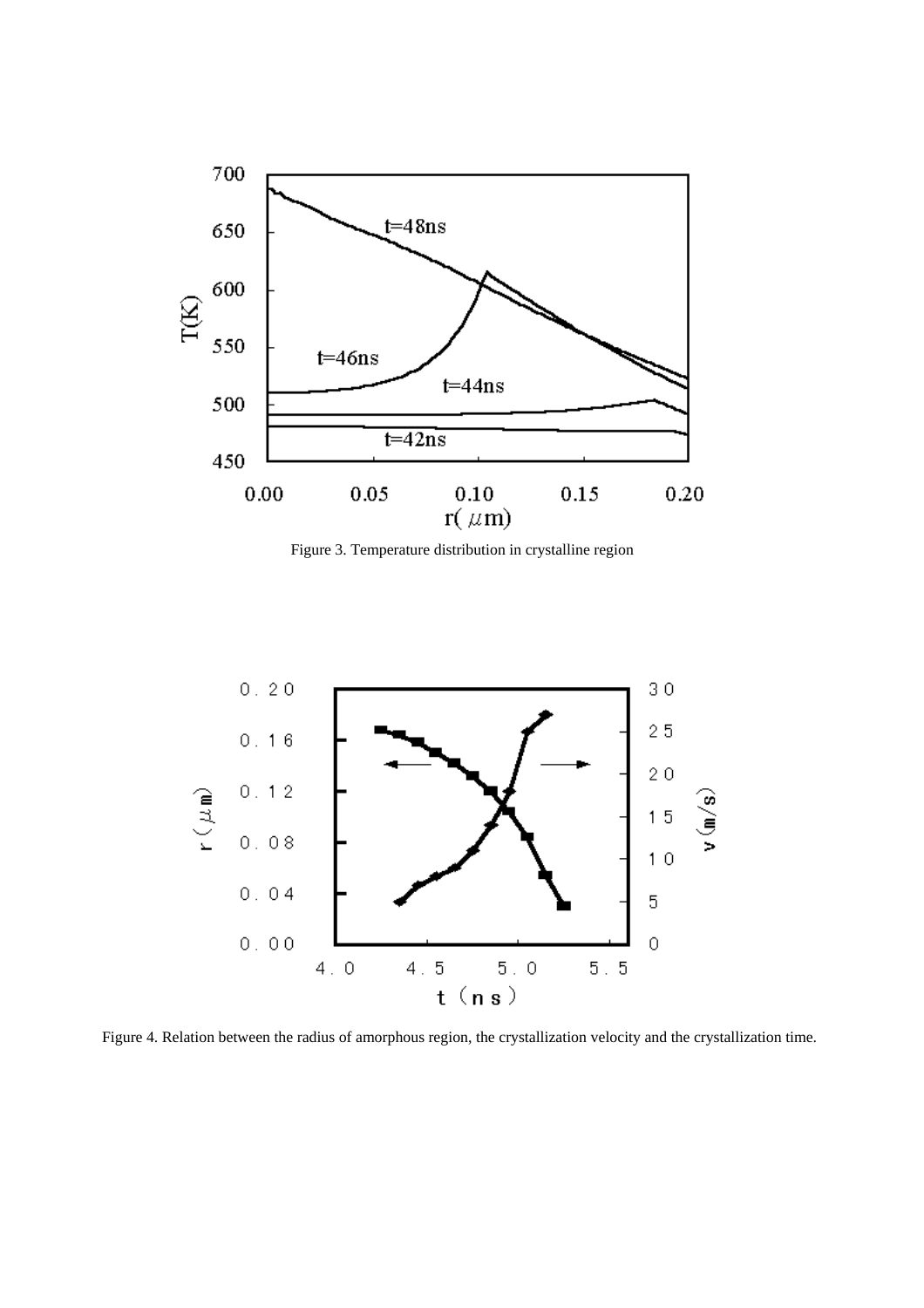

Figure 5. Effect of the thermal history of an Sb melt abrupt transition from equilibrium crystallization to nonequilibriumexplosive crystallization.



Figure 6. Relation between the crystallization velocity v and the crystallization time t with the parameters q .